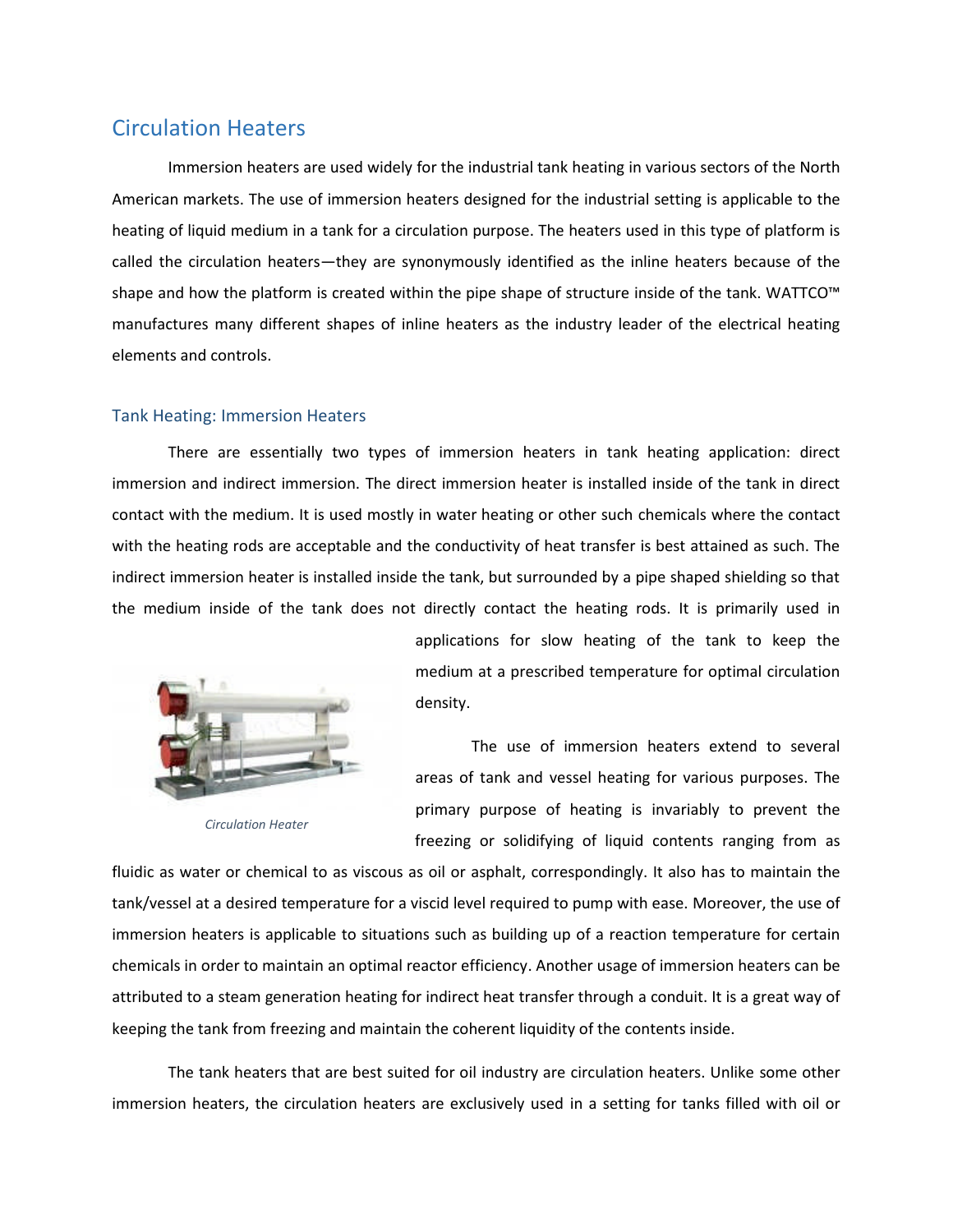other viscous contents. In keeping the heating rods away from the viscous contents, there are advantages for using indirect heating method such as ease of tank maintenance and repair.

## Overview of Circulation Heaters in Tank Heating

The concept of circulation heaters is essentially as simple as many other immersion heaters when compared for the application of tank heating. The structure of tank built for indirect heating using the circulation heaters consists of two main parts. The chamber of the tank in which the main liquid content is stored, and the separate chamber that houses the heating rods installed inside of the main chamber of the tank. WATTCO™ builds many shapes and sizes of heating rods that would fit the inside housing of the circulation heaters. The heating rods are usually shaped in a long straight inline style, and mounted on the cap for easy installation that would fit into any size of pipe circuit.

The indirect application of circulation heaters allow the ease of maintenance by which the tank needs not be drained in order for the heating rods to be serviced or replaced. These heaters also have drain valves installed virtual anywhere within the tank for easy draining of the content. The circulation heaters are widely used by the oil and gas companies for the obvious design benefits they provide. In the process of indirect heating application, WATTCO™ utilized the



*Circulation Heater*

technology such as Digital thermocouple probes or RTDs in order to control the flow of heat. The entire process of indirect heating is achieved by the controlled flow of channeling re-heated water or glycol solution through a pipe thus dispersing the heat transfers into the closed circuit of the tank maintaining a desired temperature.

There are other industries beside the oil industry that can benefit from the use of circulation heaters. In additional to chemical and petrochemical processes, mining industries can use inline heaters for water treatment as well as pressurized applications, according to the official WATTCO™ description, and food industries for sanitation purpose as well as food production. The additional application for circulation heaters also include steam boilers and gas heating, mildly or severely corrosive solutions, light or medium oil, demineralized or deionized water, and much more.

The circulation heaters are very affordable, and easy to install. The inline heaters can be mounted both vertically and horizontally in their orientation, allowing a greater flexibility within the